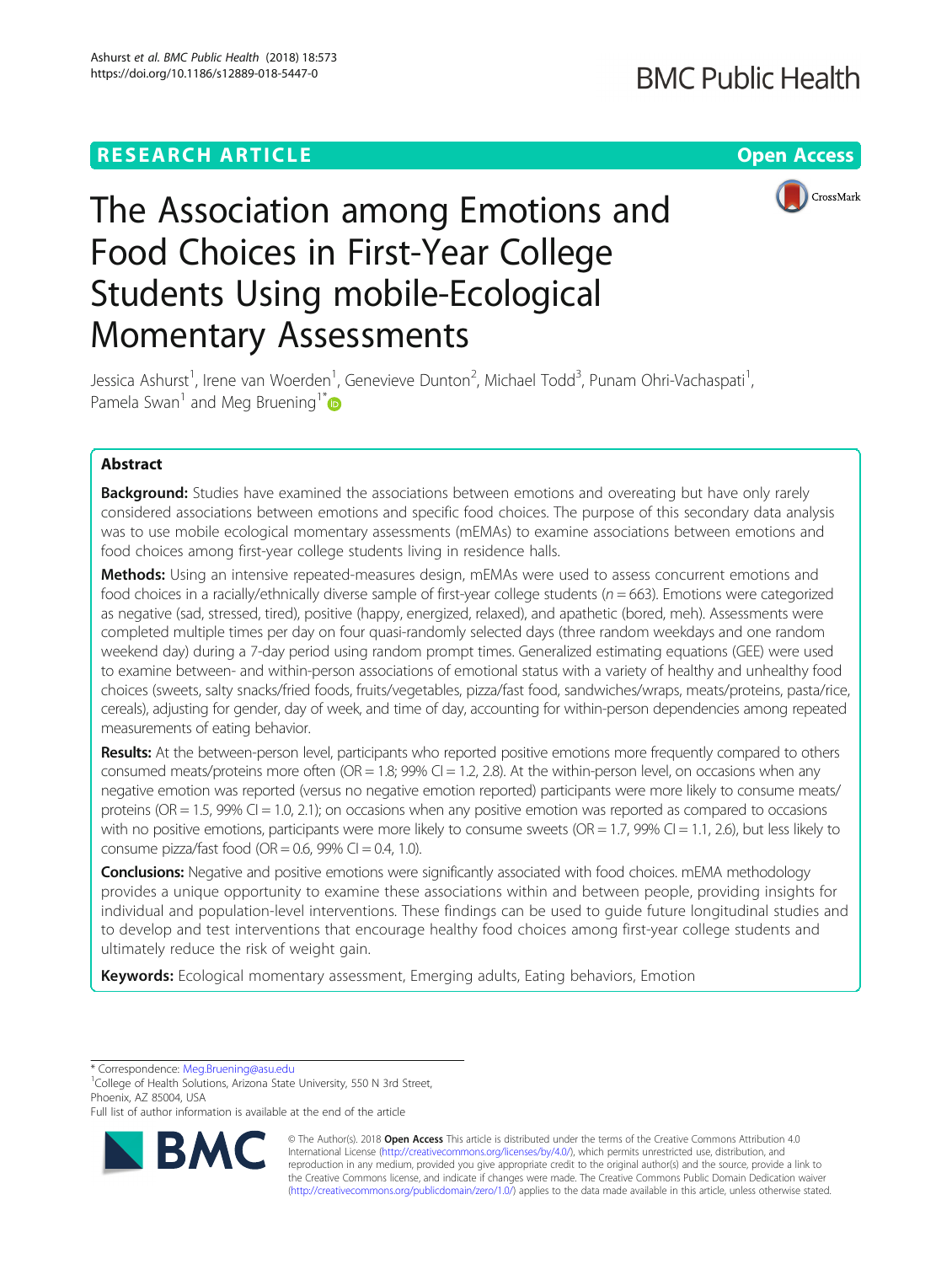# Background

The transition from adolescence to young adulthood, or "emerging adulthood," is said to be an especially vulnerable period for excess weight gain [\[1](#page-8-0), [2](#page-8-0)]. During this critical time period, many emerging adults in college make poor food choices [\[2](#page-8-0)–[6](#page-8-0)], which may affect long-term health outcomes [[7](#page-8-0)], particularly among first-year college students.

The transition into college is also an emotional experience for emerging adults [\[8\]](#page-8-0). Stress is a commonly cited negative emotion among college students  $[8-11]$  $[8-11]$  $[8-11]$  $[8-11]$  and is frequently associated with emotional eating  $[8-12]$  $[8-12]$  $[8-12]$  $[8-12]$  $[8-12]$ . Emerging adults have identified negative emotions as contributors to their own overeating [[3](#page-8-0)]. When feeling stressed, they may turn to food for psychological comfort [[10](#page-8-0), [12](#page-8-0)]. There is a significant body of literature to support that stress is linked to binge eating [[13](#page-8-0)–[15](#page-8-0)]. however, the causal relationship is still unknown [\[15](#page-8-0)], even in this more developed area of the field. At the same time, research suggests that for some, stress may not change eating habits  $[16]$  $[16]$ , or may even cause decreases in eating [\[17\]](#page-8-0). Eating in response to stress is characterized by eating more food and/or consuming more calories [[10](#page-8-0)], though there is only limited evidence regarding which types of foods are consumed from various food groups. Some research indicates that the foods people eat when experiencing stress are likely to be energy-dense, specifically high in sugar and fat [\[10](#page-8-0), [18](#page-8-0), [19\]](#page-8-0). For instance, a study examining female college students found that over half of participants reported an increase in appetite from stress, and those participants chose to consume significantly more types of sweet foods and mixed dishes which included high-fat items like casseroles, burgers, pizza, and fast food [[10\]](#page-8-0). In these studies, stress was the only emotional aspect assessed, and healthy food choices were not examined.

Negative emotions that have been studied in relation to eating include sadness, anger/frustration, anxiety/fear, and boredom [\[20](#page-8-0)–[22\]](#page-8-0). Some have argued that boredom should not be considered a negative emotion, but rather its own distinct emotional state, especially in relation to eating [[23,](#page-8-0) [24\]](#page-8-0). Indeed, in open-ended questionnaire items, emerging adults in college have reported eating more in response to boredom than in response to negative emotions like anger and anxiety [\[24\]](#page-8-0).

Certain gaps and inconsistencies remain in the study of emotion-related eating. For example, positive emotions are rarely mentioned in the eating behavior literature. Although, the very small group of studies that have examined positive emotions indicate that positive and negative emotions do differ in their associations with specific eating behaviors [\[8](#page-8-0), [21](#page-8-0), [22,](#page-8-0) [25\]](#page-8-0). In general, negative emotions are linked to adverse eating behaviors (e.g., overeating), while happiness is not associated with changes in eating behaviors  $[8]$  $[8]$  $[8]$ . Further, the motivation to eat is higher for negative emotions like anger and tension than for positive emotions like joy and relaxation [[22](#page-8-0)]. Of the studies examining associations between emotions and eating, no studies have included a sample of first-year college students who happen to be at risk for weight gain and changes in their eating behaviors, and only a few studies have addressed associations between emotions and *types of food* consumed [[10](#page-8-0), [12](#page-8-0), [25](#page-8-0)–[27](#page-8-0)]. While not first-year students, a study of low-income adolescents found that consuming both sweet and salty snacks as well as sweetened beverages were associated with feeling lonely or bored [[28](#page-8-0)]. The majority of these studies have used retrospective surveys for data capture [[10](#page-8-0), [12,](#page-8-0) [25](#page-8-0), [26](#page-8-0)], though, Oliver et al. conducted a study experimentally manipulated stress (resulting in negative mood) and found higher intakes of sweet high-fat foods and a more energy-dense meal [[27](#page-8-0)]. A meta-analysis examining effects of positive and negative moods on food choices and eating behaviors in laboratory settings, suggested that negative mood was associated with greater food intake, while positive mood was linked to higher caloric intake [[29](#page-8-0)]. Retrospective self-reports and laboratory studies fail to capture the temporal associations between rapidly unfolding phenomena like the experience of emotion and food choices in ecologically valid settings. As such, these methods pose limits on understanding under what circumstances first-year college students make particular food choices.

Ecological momentary assessment (EMA) is a data collection technique in which a participant's thoughts, feelings, and behaviors are repeatedly assessed in real time or near-real time in the contexts which they are occurring [\[30](#page-8-0), [31\]](#page-8-0). Thus, EMA mitigates concerns regarding retrospection-related biases and lack of ecological validity. Historically, EMA studies of health behaviors have used palmtop computers [[13,](#page-8-0) [32](#page-8-0)–[34](#page-8-0)] and, more recently, mobile phones [\[31](#page-8-0), [35,](#page-8-0) [36\]](#page-8-0) allowing for self-reported assessment of health behaviors as they occur naturally in real life situations [[35,](#page-8-0) [37,](#page-8-0) [38](#page-8-0)]. EMA via mobile phones (mEMA) appears to be a feasible and acceptable strategy for measuring physical activity behaviors [\[33](#page-8-0), [35\]](#page-8-0). As yet, links between emotions and food choices have been assessed only in a limited fashion via mEMA methods. Given that firstyear college students are vulnerable to weight gain and unhealthy lifestyle habits, our study aimed to use mEMA methods to determine associations among negative, positive, and apathetic emotions and food choices in first-year college students. Our specific hypotheses for this study were:

1. When first-year college students report negative emotions they will tend to consume more sweets, salty snacks/fried foods, and pizza/fast food.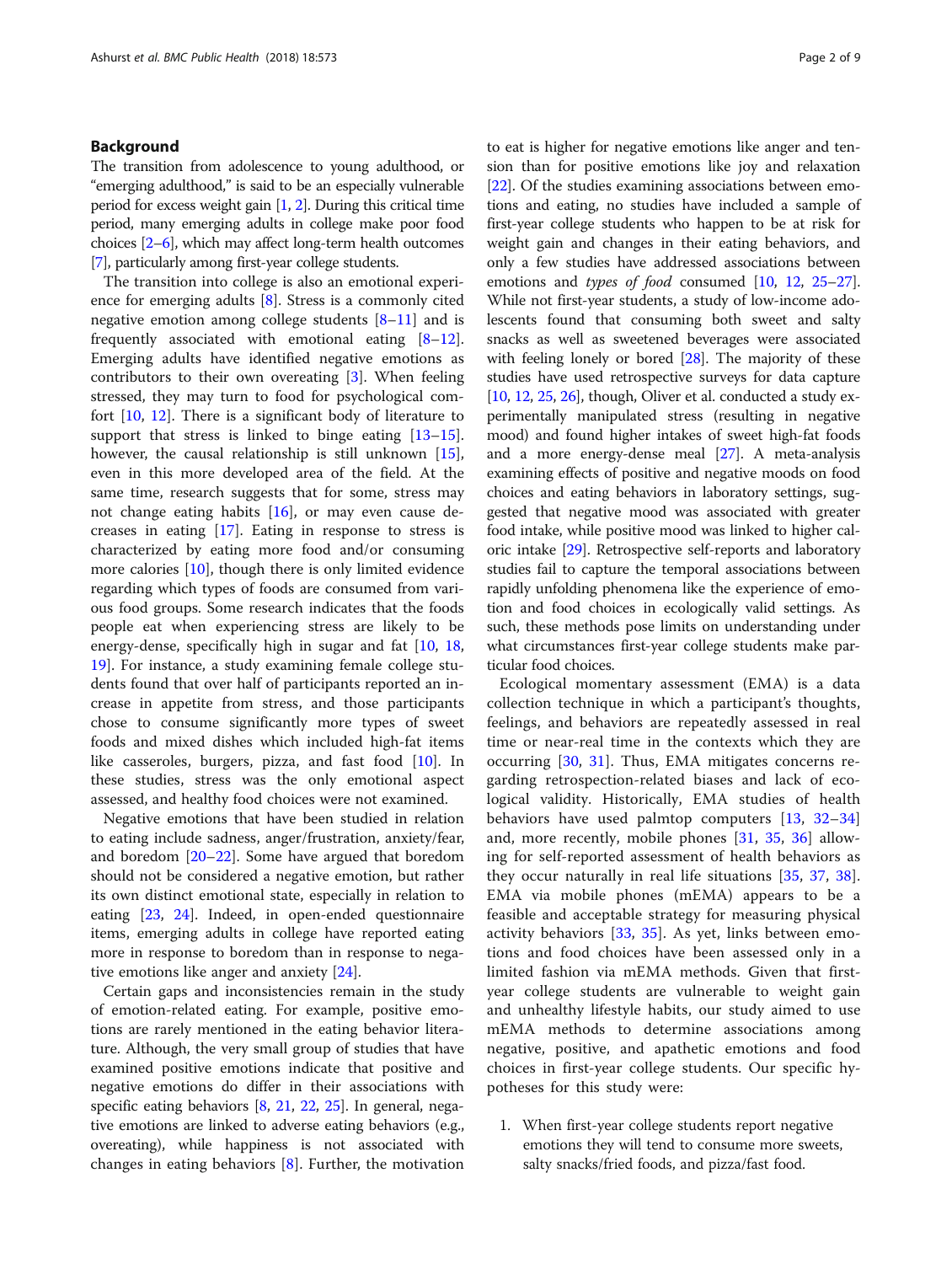- 2. When first-year college students report positive emotions they will tend to consume more fruits/ vegetables.
- 3. When first-year college students report apathetic emotions they will tend to consume more sweets, salty snacks/fried foods, and pizza/fast food.

The results will provide an understanding of these relationships in the context of how emotions might be involved the healthy and unhealthy food choices that are occurring so that healthy food choices can be better promoted in this vulnerable population of emerging adults.

# Methods

#### Study design

A multi-wave intensive longitudinal design employing mEMA methodology was used to capture associations among emotions and food choices in first-year college students living in residence halls on campus. This study was a secondary data analysis from the SPARC study [\[39\]](#page-8-0), a larger, longitudinal study assessing the social impact of nutrition and physical activity in first-year college students.

### Participants and setting

The SPARC study drew on of an opportunistic sample of 1435 college students. Inclusion criteria were first-year students enrolled at the university during the Fall 2015 semester. Android or iPhone smartphones were required for students to complete mEMA questionnaires. Students who did not own an Android or iPhone but met all other criteria were provided with loaner phones to use for the study.

Recruitment took place during weekly floor meetings at six different residence halls at a major university in Arizona. All participants who chose to participate in the study provided written informed consent during recruitment. mEMA data collection was carried out in four waves during the school year; the data for this analysis are from the first wave only, collected in October 2015. Participants were incentivized for their continued participation at each mEMA data collection time period with \$5 gift cards provided for every 10 completed mEMA reports. For each 7-day mEMA data collection period, an additional incentive of \$5 was offered for completing at least 75% of that period's assessments. More details on the study protocols can be found elsewhere [\[39](#page-8-0)]. The analytic sample for this study included those participants who reported eating before responding to at least one of the mEMA prompts ( $n = 663$ ).

# Data collection

A custom mEMA application, "devilSPARC" was developed for this study [\[39](#page-8-0)]. Participants were asked to download the devilSPARC app onto their smartphone

and then "opt in" to a text messaging service provider; participants were trained on site and received a handout on what to expect from the mEMA. Participants received prompts via the text messages to complete the surveys during four quasi-randomly selected days throughout a 7-day period (three randomly selected weekdays and one randomly selected weekend day), eight times per day, between 9 am and 10 pm (totaling 32 prompts across the mEMA data collection period). Each prompt contained a link in the text message which opened the devilSPARC app. Seven of each day's eight assessments asked participants' current behavior, and one asked about behavior over the previous three hours. Only the reports of current behavior were included in these analyses. Under a signal-contingent prompting schedule, prompts were sent to participants twice at randomly selected times during each of the following time windows: 9 am to 12 pm, 12 pm to 3 pm, 3 pm to 7 pm, and 7 pm to 10 pm. Participants had up to 30 min to respond to the prompt; when participants did not respond within the 30 min the assessment was closed and the prompt was recorded as missed. Each assessment took approximately one minute to complete.

Once the app was opened, a personalized welcome screen appeared with the participant's name advising them to begin the assessment. The first question in the assessment examining current behavior was, "What were you doing right before you got this text? (please check all that apply)." The answer choices included eating, drinking, being physically active, or none of the above. Only assessments in which "eating" was endorsed were used for this analysis ( $n = 2209$  observations).

The next question asked: "What are you eating? (please check all that apply)." Participants made selections from food group categories that included the following: cookies, sweetened baked goods, candy and frozen desserts; salty snacks and fried dishes; fruits and vegetables (including salads); pizza and fast food; sandwiches, wraps, breads, pitas, and tortillas; meat, poultry, fish, eggs, and meat alternatives; pasta, noodles, rice, and other grains; and hot and cold cereals. These options were developed based on formative work by Laska et al. with college students, which identified common food groups consumed: 1) cookies and sweetened baked goods, 2) candy and gummy fruit snacks, 3) salty snacks, 4) fruits and vegetables, 5) frozen desserts, 6) non-milk dairy products, 7) entrees, 8) cereals and grains, and 9) fried side dishes [\[40](#page-8-0)]. These food groups were adapted to after our pilot with first-year college students [\[41](#page-8-0)]. Participants could select more than one food choice. An information button was available for participants to use if they were unsure of which category to choose, and this provided them with a more detailed description of the food category (e.g., Salty snacks including potato chips,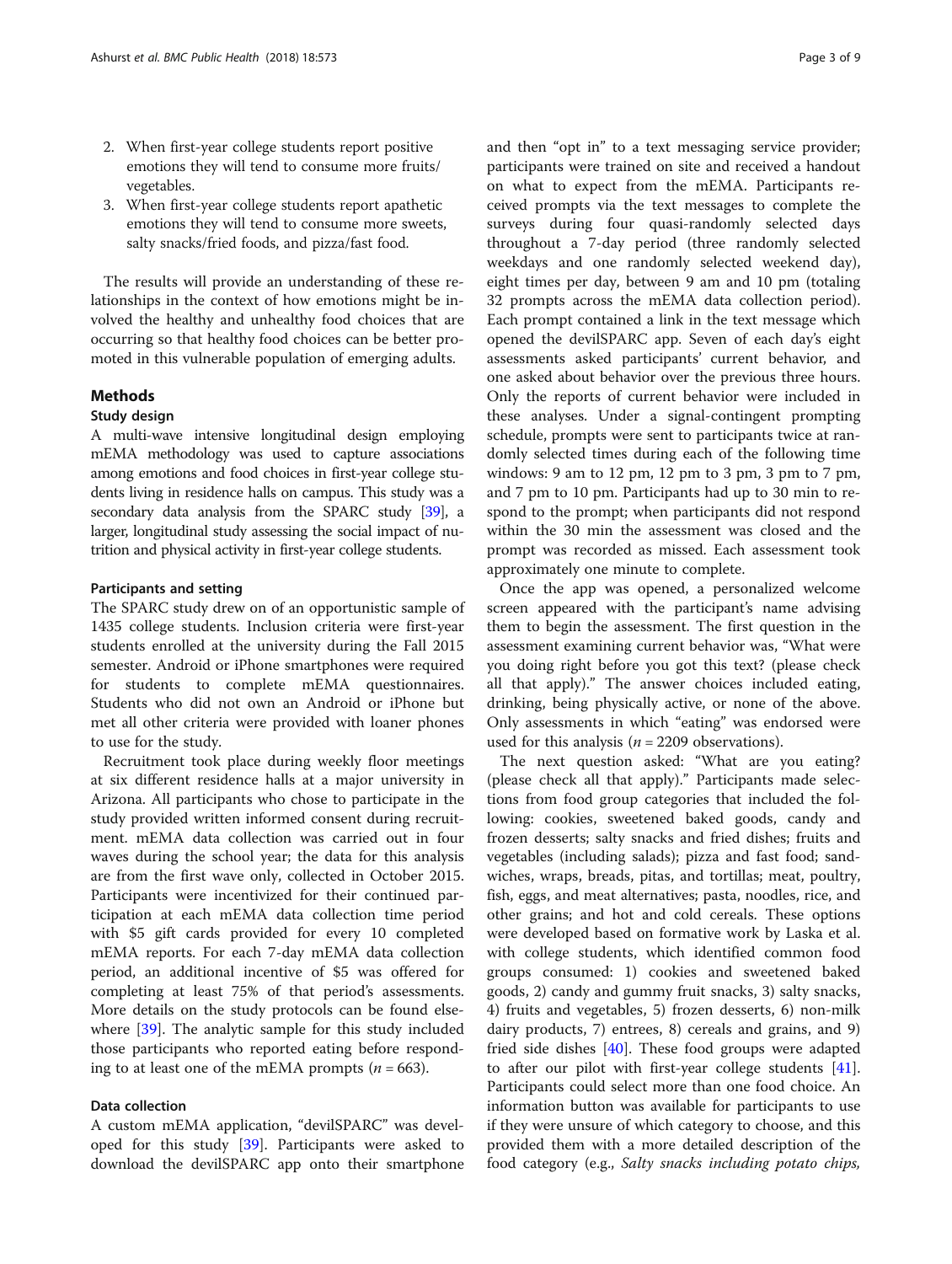veggie straws, cheese-flavored crackers, beef jerky, popcorn, pretzels, nachos, or string, sliced, shredded, or wedged cheese.). Each food group category was analyzed separately for this analysis.

After the participants had selected their food choices, they were asked about their emotions with the question "Just before I started eating, I was feeling…" The response options were: happy, hungry/thirsty, tired, bored, meh, energized, relaxed, sad, stressed/nervous/anxious, sick, none of the above, or other. These options were the most common responses during our formative work and adapted after pilot testing with first-year college students [[41\]](#page-8-0). Participants could select more than one emotion. If a participant's current emotional state was not included in the list, he or she could choose "other" and manually write in a response. The "other" responses were examined and back-categorized as appropriate, as many of these fit into existing emotions; any remainingopen ended text responses were not analyzed due to small numbers. Responses endorsing non-emotional feelings (hungry/thirsty and sick) were not included in this analysis. The responses were then categorized into three groups (positive, negative, and apathetic based on the circumplex model of affect, where low arousal responses (e.g., "meh") were classified as apathetic.

Dichotomous composite indicators of positive, negative, and apathetic emotions were created based on responses to individual emotion items. A measurement occasion when at least one positive emotion (happy, energized, or relaxed) was recorded was coded as 1 on the positive emotion indicator, otherwise, the occasion was coded as 0 on this indicator. The negative emotion and apathetic emotion indicators were created in the same way using their corresponding mEMA items (sad, stressed/nervous/anxious, or tired; and bored or "meh", respectively). Next, person-level means for the composite emotion indicators were computed by taking number of occasions a person reported each type of emotion and dividing that by the number of measurement occasions from that person that were available for analysis. The person-level means were centered by the group mean proportion. These means reflect the proportion of occasions when a person reported a given type of emotion and capture the between-person portion of the variation in the emotion indicators. Then, each participant's person-level mean on each emotion measure was subtracted from each occasion's score (either 0 or 1) on that measure, yielding a person-mean centered version of the emotion type indictor (e.g., for a person reporting negative moods on 25% of measurement occasions the person-level mean would be 0.25. As the prompt scores were either 0 or 1, the person-mean centered negative emotion measure would take on values of either − 0.25 or 0.75). These person mean-centered variables capture

the within-person portion of the variation in the emotion type measures.

This analysis examined measurement occasions when negative emotions, positive emotions, and/or apathetic emotions were reported. Self-reports of sex, race/ethnicity, and Pell grant status (a Federal grant for lowincome students) were also collected at study intake. Race/ethnicity was categorized as either non-Hispanic White, non-Hispanic Black, Hispanic, or other.

# Data analysis

Associations between sociodemographic factors and compliance with the mEMA protocol were examined using general linear models (GLMs). Generalized estimating equations (GEEs) were then used to estimate the between- and within-person associations between emotions (positive, negative, and apathetic) and food choice categories. In preliminary analyses, sex, race/ethnicity, Pell grant status, residence hall, day of week, and time of day were examined as potential confounders and day of the week and time of the day were considered as potential effect modifiers. None of the model terms involving race/ethnicity, Pell grant status, or residence hall were significantly related to food choices. Accordingly, a more parsimonious model, adjusting only for sex, day of the week, and time of day, was used for the main analyses. We examined day of the week and time of the day as effect modifiers; none of the interactions were significant; as such, we adjusted the models for day of the week and time of day. All three dichotomous occasion-level indicators of emotion (any positive, any negative, and any apathetic) and all three person-level measures of emotion were considered simultaneously in the models. Each of the food choices were analyzed separately as presence versus absence (e.g., consumption of sweets versus not). Estimates of between-person associations characterize the relationship between the person-level frequency of reporting given emotion (i.e., the proportion of measurement occasions at which a person reported the emotion) and the person-level frequency of reporting the food choice of interest. That is, they address the question: Do people who experience a particular emotion relatively more often tend to make the food choice of interest more (or less) frequently than those who experience that emotion less frequently? Estimates of within-person associations characterize the odds that the food choice of interest would be made on an occasion when a given emotion is experienced.

Because the response variables (food choice measures) were dichotomous, all models specified a logit link and binomial-distributed errors. To adjust for within-person non-independence (clustering) of the repeated observations from each person, repeated measurements of eating behavior were treated as being nested (clustered)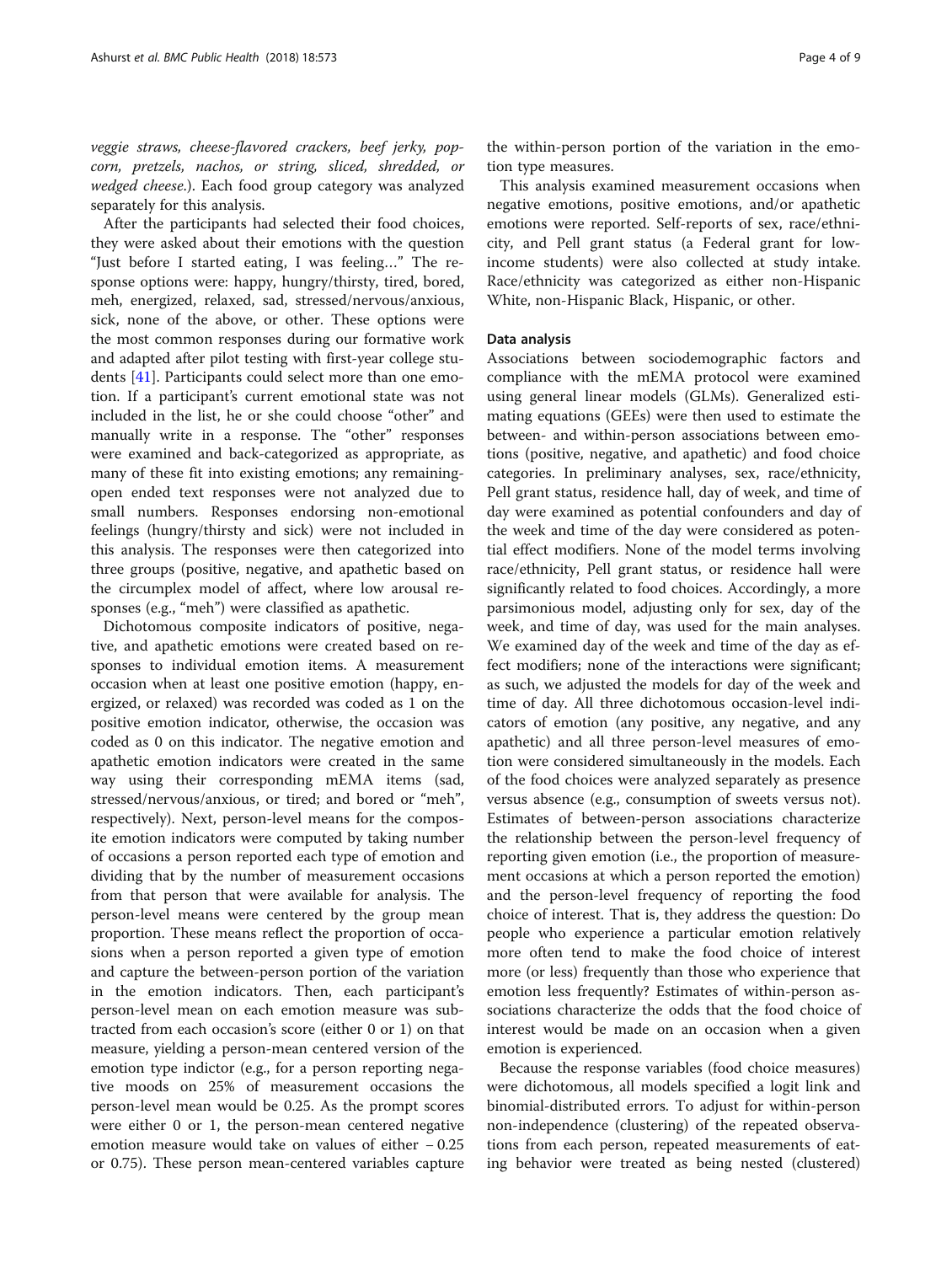within persons. Of the three within-person correlation structures considered (independence, unstructured, exchangeable), an exchangeable correlation structure yielded the best model fit. Because a large number of comparisons were made, statistical significance was fixed at  $p < 0.01$ . The statistical software R version 3.3.2 was used for all analyses, and GEEs were estimated using the geepack package [[42](#page-8-0)].

# Results

#### Descriptive characteristics

A total of 663 first-year students (mean age 18.4) participated in the first wave of mEMA data collection during October 2015. Participants completed an average of 19.3 mEMAs; after excluding retrospective assessments, this average decreased to 16.9. After excluding assessments where the participants did not report eating and those where incomplete information was provided, there were an average of 3.3 assessments per participant available for analysis; the vast majority of these surveys (99.6%) were excluded due to no eating behavior reported. A total of 2209 mEMA surveys (from 663 participants) examining current behavior with eating are included in this analysis. As with the full sample, there were more females (70.6%) than males in the sample (Table 1). Nearly half (48.9%) of participants identified as non-Hispanic White, 8.1% as non-Hispanic Black, 28.7% as Hispanic, and 14.3% as 'Other'. More than one-third of participants (35.1%) reported being a Pell grant recipient. The average time between a prompt being sent and the prompt being answered was less than eight minutes. The compliance rate to complete at least one mEMA survey was 73.9%. Compliance with the mEMA protocol did not differ by Pell Grant Status or race/ethnicity; however, did vary by sex (data not shown): males were less likely than females to complete mEMAs ( $p < 0.001$ ). Significant time of day and day of week effects were also observed  $(p < 0.001)$ . Prompts sent in the morning and on the weekend had lower response rates (data not shown). Meats/proteins (29.2%) and fruits/vegetables (29.0%) were the two most commonly reported foods (Table 1). The food choices with the lowest prevalence were cereals (6.1%), pizza/fast food (14.4%) and salty snacks/fried foods (15.5%). The most common emotion type was positive (45.5%), followed by negative (31.4%), and apathetic (17.9%).

#### Instances of concurrent emotions

Given that participants could select more than one response on the mEMA surveys for emotions, there were several instances of concurrent emotions. These included survey responses with combinations of negative, positive, apathetic emotions. The number of survey

| <b>Table 1</b> Descriptive Statistics for Person-level Background Variables |  |
|-----------------------------------------------------------------------------|--|
| and EMA Variables (n=663 participants, 2209 surveys) <sup>a</sup>           |  |

| Person-level measures ( $n = 663$ )  |      | N(%)   |
|--------------------------------------|------|--------|
| Gender (female)                      | 468  | (70.6) |
| Race/Ethnicity                       |      |        |
| Non-Hispanic White                   | 324  | (48.9) |
| Non-Hispanic Black                   | 54   | (8.1)  |
| Hispanic                             | 190  | (28.7) |
| Other                                | 95   | (14.3) |
| Pell grant recipient                 | 233  | (35.1) |
|                                      |      | M (SD) |
| Age                                  | 18.4 | (0.5)  |
| EMA variables $(n=2209)$             |      | N(%    |
| Food choices                         |      |        |
| Sweets                               | 446  | (20.2) |
| Salty snacks/fried foods             | 343  | (15.5) |
| Fruits/vegetables                    | 640  | (29.0) |
| Pizza/fast food                      | 318  | (14.4) |
| Sandwiches/wraps                     | 492  | (22.3) |
| Meats/proteins                       | 646  | (29.2) |
| Pasta/rice                           | 425  | (19.2) |
| Cereals                              | 134  | (6.1)  |
| Emotions                             |      |        |
| Sad                                  | 42   | (1.9)  |
| Stressed                             | 179  | (8.1)  |
| Tired                                | 574  | (26.0) |
| Happy                                | 692  | (31.3) |
| Energized                            | 196  | (8.9)  |
| Relaxed                              | 397  | (18.0) |
| Bored                                | 177  | (8.0)  |
| Meh                                  | 270  | (12.2) |
| Emotion types                        |      |        |
| Negative (sad, stressed, tired)      | 694  | (31.4) |
| Positive (happy, energized, relaxed) | 1005 | (45.5) |
| Apathetic (bored, meh)               | 396  | (17.9) |

<sup>a</sup>Participants were given the option to choose one or more emotions and one or more food choices

instances for each emotion category as well as each emotion combination are presented in Fig. [1](#page-5-0).

Adjusted relationships between emotions and food choices In GEE models mutually adjusting for positive, negative, and apathetic emotions, accounting for within-person clustering and for background covariates, the betweenperson results showed participants who reported positive emotions relatively more frequently had higher odds of consuming meats/proteins  $(OR = 1.8; 99\% \text{ CI} = 1.2, 2.8;$ Table [2](#page-6-0)) than those who reported positive emotions less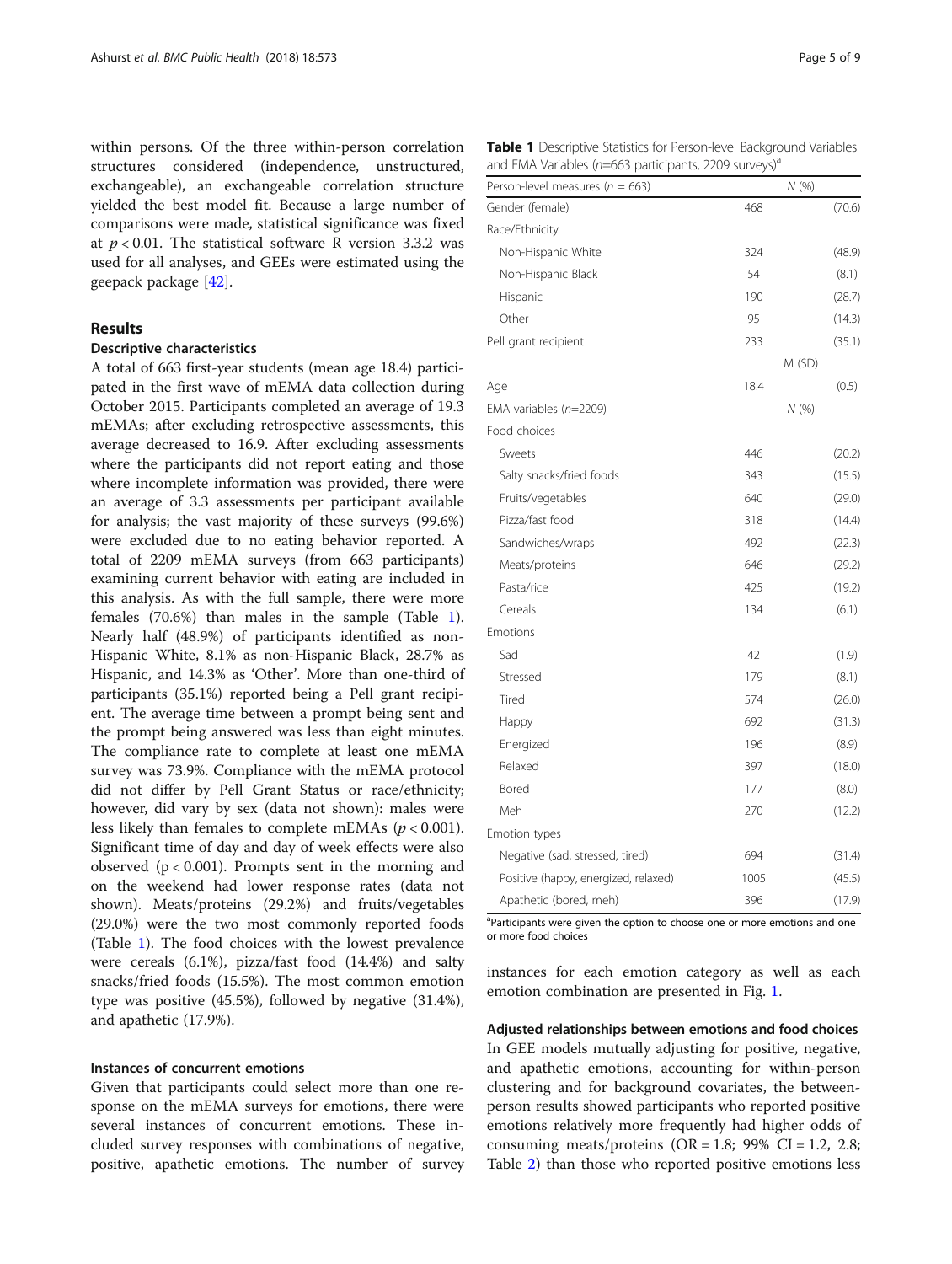frequently. There were no significant between-person associations between negative or apathetic emotions and eating behaviors.

Within-person results showed that on occasions with any negative emotion, participants were more likely to consume meats/proteins  $(OR = 1.5; 99\% CI = 1.0, 2.1)$ . On occasions with any positive emotion, participants were more likely to consume sweets ( $OR = 1.7$ ; 99%  $CI = 1.1$ , 2. 6) than on occasions with no positive emotion, but less likely to consume pizza/fast food (OR =  $0.6$ ; 99% CI =  $0.4$ , 1.0). There were no significant within-person associations between apathetic emotions and eating behaviors.

# **Discussion**

This study examined how emotions were associated with food choices in first-year college students. Using mEMA methodology, this study yielded tests of within- and between-person associations between emotions and food choices, which is unique in the literature. Negative and positive emotions had unique relationships with food choices; apathetic emotions were not associated with any food choices. Characterizing the relationships among different types of emotions and food choices is helpful in understanding the motivations behind healthy and unhealthy food choices. These findings can be used to guide effective interventions for promoting healthy food choices among first-year college students while setting the stage for future longitudinal research to examine how food choices and emotions impact health outcomes over time among emerging adults. Additionally, these findings set the stage for future research to examine how under-and over-eating of certain food choices is related to positive, negative, and apathetic emotions.

First-year college students experiencing negative emotions may be less motivated to make healthy food choices and more likely to make poor food choices [[10](#page-8-0), [18,](#page-8-0) [19](#page-8-0), [26](#page-8-0), [27](#page-8-0)]. Eating behaviors are not solely determined by physiological needs. Theoretical frameworks of eating behaviors include the affect regulation model (e.g. , coping with negative affect by consuming and sometimes overeating, unhealthy foods [[43](#page-8-0)–[45](#page-8-0)] or consuming healthy foods when experiencing higher, positive affect) [[46\]](#page-8-0) and the ego depletion model (e.g., in stressed situations, one is unable to exert self-control, thus consuming, and sometimes overeating, unhealthy foods) [\[47](#page-8-0)]. In the context of the current findings, more research is needed to understand the psychological contexts that predict eating choices. For example, the current study found that on occasions when participants reported negative emotions, they were more likely to report consuming meats/proteins. Food is often used as a distraction to draw one's attention away from their negative emotions [\[8](#page-8-0)]. Given that meats/proteins tend to be high in fat and tend to be easily overconsumed [[10](#page-8-0)], our finding provides a new ecological understanding of why first-year college students may be making unhealthy food choices during their first year on campus. These data can be used for future studies to examine how food choices and emotions are related to the development of overweight and obesity that occurs during the first year of college [[5,](#page-8-0) [48](#page-8-0)–[50](#page-8-0)].

Our study found participants who reported positive emotions relatively more often than their peers were more likely to consume meats/proteins. Participants were also more likely to report the consumption of sweets, and less likely to consume pizza/fast food, on occasions when they reported positive emotions. The association of lower consumption of pizza/fast food is consistent with one previous retrospective study which found that more "healthful" foods and less "junk" foods were consumed during positive emotions [\[25\]](#page-8-0). However, the increased consumption of sweets was also positively associated with positive emotions which is not consistent with the retrospective study findings [[25](#page-8-0)]. In focus groups, college students have said that making healthy food choices can be difficult because of time constraints, reliance on pre-cooked meals and unhealthy foods served on campus, and not knowing how to prepare healthy foods for themselves [[51,](#page-8-0) [52\]](#page-8-0). Given that emotions are rarely examined in the context of healthy eating, more research is needed to replicate the current findings. If indeed emotions are related to healthy food choices, helping students to be more mindful of their emotions may promote overall greater nutritional status.

Apathetic emotions were not related to first-year college students' food choices. Previous studies have reported that boredom may be a frequent reason for

<span id="page-5-0"></span>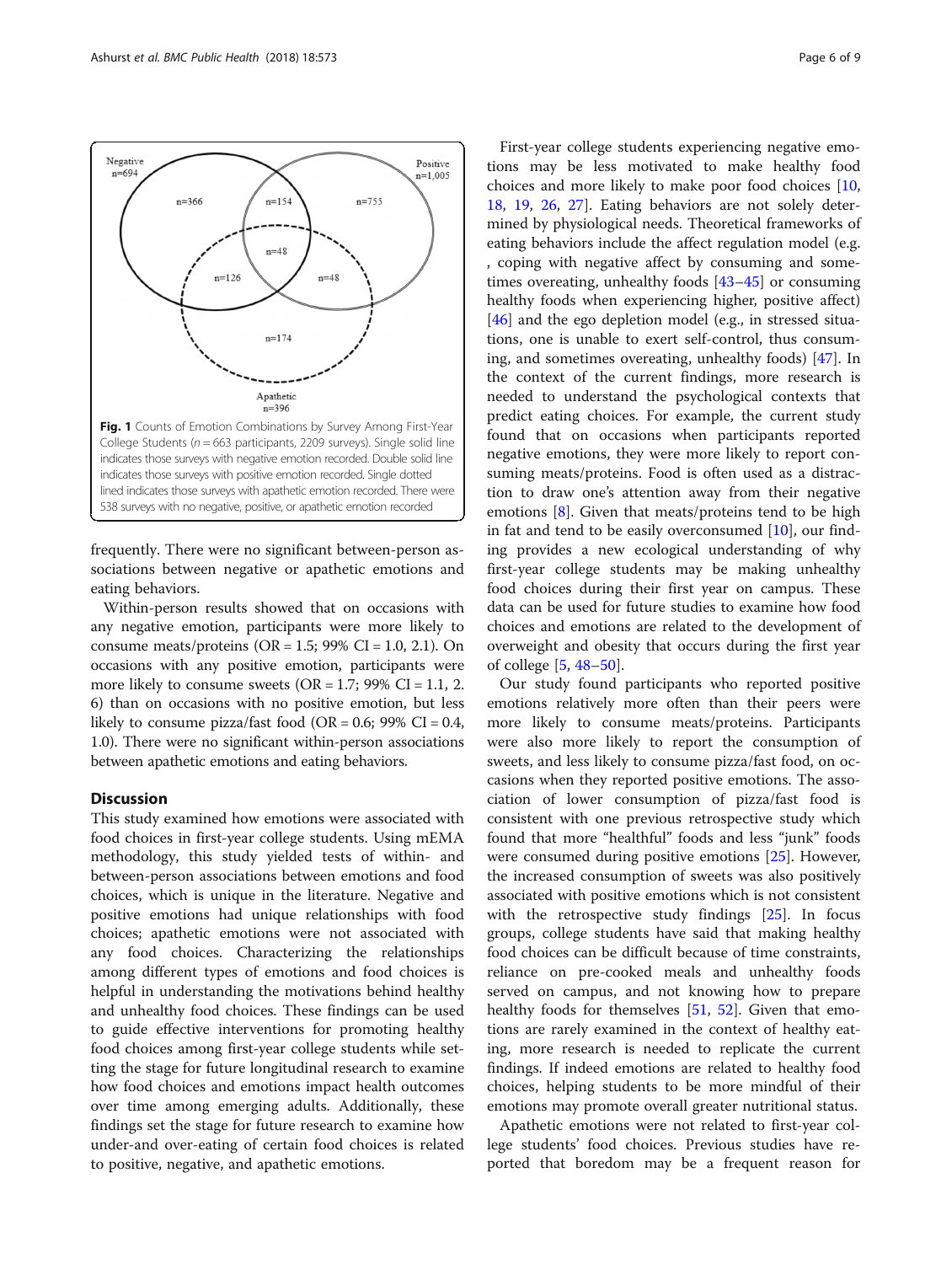| Emotion                          | Food choice              | Between-person     |            | Within-person      |            |
|----------------------------------|--------------------------|--------------------|------------|--------------------|------------|
|                                  |                          | OR (99% CI)        | $p$ -value | OR (99% CI)        | $p$ -value |
| $\mathsf{Negative}^{\mathsf{b}}$ | Sweets                   | 1.5(0.9, 2.5)      | 0.037      | 1.3(0.8, 1.9)      | 0.168      |
|                                  | Salty snacks/fried foods | $1.2$ (0.6, 2.2)   | 0.552      | $1.0$ (0.6, 1.5)   | 0.844      |
|                                  | Fruits/vegetables        | $1.3$ (0.8, 2.2)   | 0.168      | $1.1$ (0.8, 1.6)   | 0.298      |
|                                  | Pizza/fast food          | $1.2$ (0.6, 2.2)   | 0.470      | $0.8$ $(0.5, 1.2)$ | 0.134      |
|                                  | Sandwiches/wraps         | $1.0$ (0.6, 1.7)   | 0.905      | $1.1$ (0.7, 1.6)   | 0.551      |
|                                  | Meats/proteins           | 1.3(0.8, 2.1)      | 0.184      | 1.5(1.0, 2.1)      | 0.004      |
|                                  | Pasta/rice               | $1.3$ (0.8, 2.3)   | 0.164      | 1.4(1.0, 2.1)      | 0.022      |
|                                  | Cereals                  | $1.6$ (0.6, 4.1)   | 0.230      | $1.1$ (0.6, 2.4)   | 0.627      |
| Positiveb                        | Sweets                   | 1.5(0.9, 2.4)      | 0.042      | 1.7(1.1, 2.6)      | 0.002      |
|                                  | Salty snacks/fried foods | $0.8$ $(0.5, 1.4)$ | 0.383      | 1.5(1.0, 2.2)      | 0.015      |
|                                  | Fruits/vegetables        | 1.5(1.0, 2.4)      | 0.012      | 1.4(1.0, 1.9)      | 0.012      |
|                                  | Pizza/fast food          | $0.8$ $(0.5, 1.3)$ | 0.238      | 0.6(0.4, 1.0)      | 0.007      |
|                                  | Sandwiches/wraps         | $1.0$ (0.7, 1.6)   | 0.817      | $0.8$ $(0.5, 1.2)$ | 0.130      |
|                                  | Meats/proteins           | 1.8(1.2, 2.8)      | < 0.001    | $1.2$ (0.8, 1.6)   | 0.222      |
|                                  | Pasta/rice               | 1.6(1.0, 2.5)      | 0.013      | $1.0$ (0.7, 1.5)   | 0.903      |
|                                  | Cereals                  | $2.0$ (0.8, 4.8)   | 0.052      | $1.0$ (0.5, 1.9)   | 0.890      |
| Apathetic <sup>b</sup>           | Sweets                   | $1.2$ (0.6, 2.3)   | 0.398      | $1.3$ (0.8, 2.2)   | 0.151      |
|                                  | Salty snacks/fried foods | $2.0$ (1.0, 3.9)   | 0.013      | 1.4(0.9, 2.2)      | 0.076      |
|                                  | Fruits/vegetables        | $0.7$ $(0.4, 1.4)$ | 0.190      | $1.0$ (0.7, 1.5)   | 0.766      |
|                                  | Pizza/fast food          | 2.0(1.0, 4.1)      | 0.017      | $0.8$ $(0.5, 1.4)$ | 0.387      |
|                                  | Sandwiches/wraps         | $1.0$ (0.5, 1.8)   | 0.862      | $0.7$ $(0.5, 1.2)$ | 0.083      |
|                                  | Meats/proteins           | $0.7$ $(0.4, 1.3)$ | 0.163      | 0.9(0.6, 1.3)      | 0.364      |
|                                  | Pasta/rice               | $0.7$ $(0.4, 1.5)$ | 0.274      | $0.8$ $(0.5, 1.2)$ | 0.182      |
|                                  | Cereals                  | $1.0$ (0.3, 3.1)   | 0.967      | 1.6(0.7, 3.7)      | 0.136      |

<span id="page-6-0"></span>Table 2 Generalized Estimating Equations Odds Ratios, (99% Confidence Intervals), and p-values for Between- and Within-Person Associations<sup>a</sup> of Emotions with Food Choices

<sup>a</sup>Associations were adjusted for sex, day of the week, time of day and within-person clustering of responses

b<br>Negative emotions included sad, stressed, and tired; Positive emotions included happy, energized, and relaxed; Apathetic emotions included bored and meh Boldface indicates statistical significance at  $p<0.01$ 

snacking in college students [[53,](#page-8-0) [54](#page-8-0)]. Snacks often consumed by college students consist of chips, crackers, and nuts [[53\]](#page-8-0), which are generally salty and/or fried. Given that snacking contributes significantly to weight problems in college students [[54\]](#page-8-0) and because apathetic emotions and foods choices have never been assessed among this population using mEMA methodology, it will be imperative that we continue to assess apathetic emotions and food choices to confirm these novel findings, and use this new information to create interventions that will educate first-year college students on how to avoid and/ or make better use of their apathetic emotional experiences. For example, because this study found that positive emotions are positively associated with choosing sweet foods, future research may consider investigating whether strategies to temporarily regulate affect to more neutral states would sometimes be beneficial to overall eating behaviors.

This study is the first to examine within and between person associations of positive, negative, and apathetic emotions and food choices. Interestingly, there were few similarities in statistically significant findings across the within and between person findings. We observe a few more within-person findings than between person findings, suggesting that the effects are acute, short-term, and transitory in nature (play out on a micro-timescale), particularly when reporting positive emotions in relation to food choices. To date, most studies examining emotions and eating behaviors have focused on differences between individuals  $[8-23]$  $[8-23]$  $[8-23]$  $[8-23]$ . While these current findings need to be replicated, future research may consider the examination of why we see more variation at the intra-individual level. Additionally, these findings indicate why it is important to examine relationships at varying levels of analysis.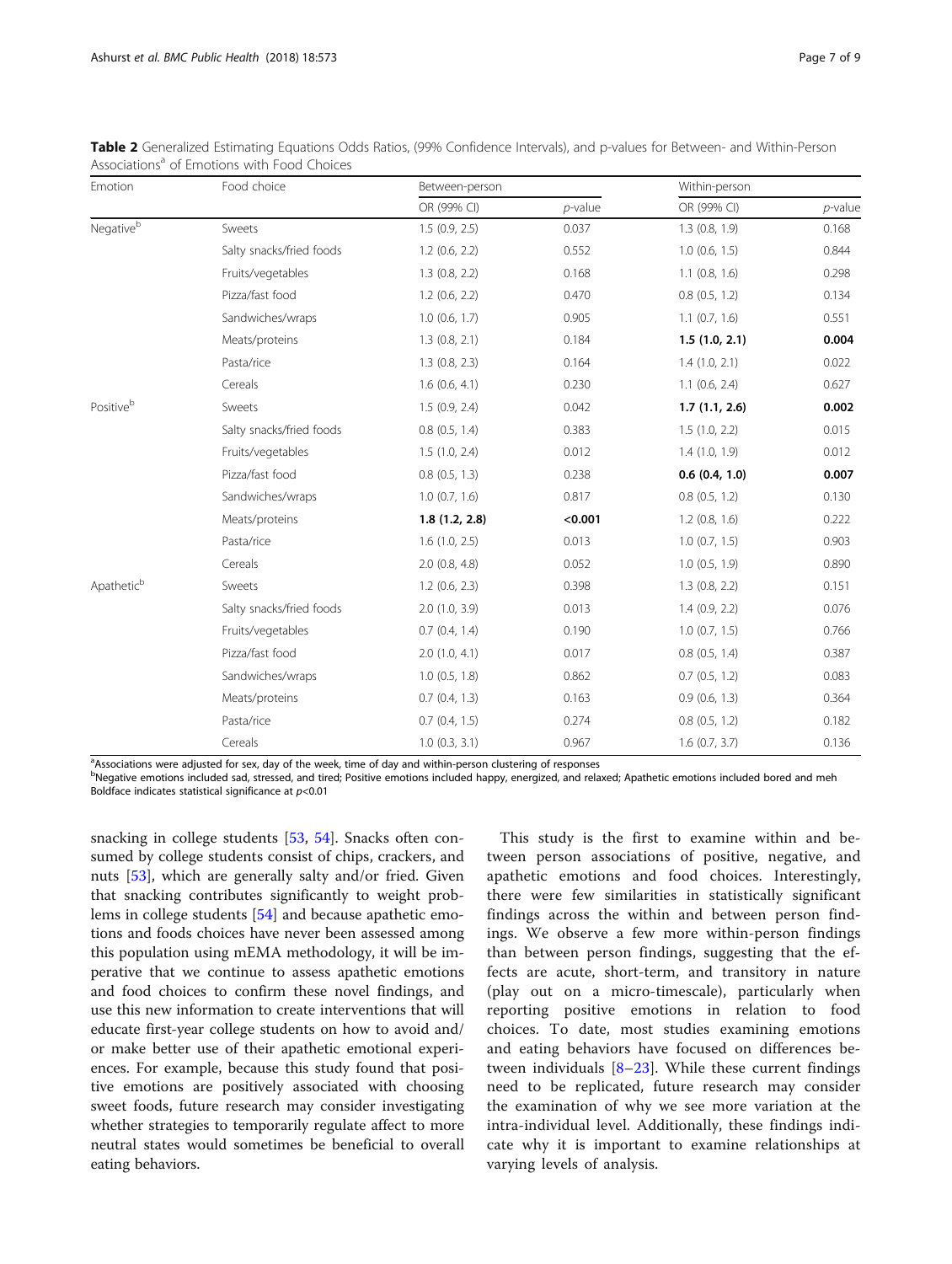There are a number of strengths that should be taken into account when considering the findings of this study. This study is the first to examine the associations among negative, positive, and apathetic emotions and a relatively large variety of food choices. Using mEMA instead of traditional retrospective surveys allowed for multiple, repeated, real-time assessments within the participant's natural environment. This reduced the risk of retrospective recall bias and ultimately provided ecologicallyvalid data for this study. The app was developed in both android and iPhone operating systems so that participants used their own mobile phones to complete the mEMAs. Additionally, the large sample size and racial/ ethnic diversity of the sample was another major strength, enhancing the generalizability of the findings.

The observational study design used here allows for examination of how variables covary together over time, it does not allow for causal inferences. Additionally, the data came from a convenience sample of first-year college students at a single university; therefore, the findings may not generalize to other emerging adults who are not first-year college students or to students in other universities. Eating choices were examined as groups of food based on previous formative work and were designed to keep the assessments brief [[39\]](#page-8-0). However, the specific foods and the quantity of food within each group that were consumed is unknown; as such, we are unable to examine under- and overeating behaviors as they are associated with food choices.

Additionally, it is possible that with certain response sets (i.e., individual response patterns), some participants may have been more diligent and willing to complete the entire food and emotion item set (thus reporting more food choices and emotions experienced), while other participants may have rushed through the assessments (thus reporting fewer food choices and emotions experienced). Given that positive emotions were associated with both healthy and unhealthy food choices, individual response patterns may account for the observed findings. The measures in this study were self-reported, which could result in recall bias; however, mEMA methodology may have minimized this bias.

#### Conclusions

Very little is known about how emotions are associated with food choices, especially in first-year college students. The findings of this secondary data analysis show that experiencing positive emotions more frequently than others is associated with an increase in consumption of meats/ proteins between individuals. When participants experienced negative emotions, they were also significantly more likely report the consumption of meats/proteins; however, these results are significant for the within-person analyses only. When participants experienced positive emotions,

they were significantly more likely to be associated with the report of the consumption of sweets and less likely to be associated with the report of the consumption of pizza/ fast food in within person. Apathetic emotions were not associated with any of the food choices. The findings from this mEMA study add to the small body of literature that exists regarding emotions and food choices, providing a better understanding of the food choices that first-year college students make. Future research should continue to assess more specific food choices as well as how positive, negative, and apathetic emotions affect quantity of foods consumed. mEMA methodology provides a unique opportunity to examine these associations within- and betweenpeople, providing insights for individual and populationlevel interventions. These findings can be used to develop and test interventions that encourage healthy food choices among first-year college students and ultimately reduce the risk of weight gain.

#### Acknowledgements

We would like to thank the students for taking the time to participate in this study. We would like to thank the devilSPARC research team for their assistance in collecting and cleaning the data.

#### Funding

This study was supported by the NIH Common Fund from the Office of the Director and the Office of Behavioral and Social Sciences Research, grant number 1DP5OD017910–01 (PI: M. Bruening). The content is solely the responsibility of the authors and does not necessarily represent the official views of the National Institute of Health.

#### Availability of data and materials

The datasets used and/or analysed during the current study are available from the corresponding author on reasonable request.

#### Authors' contributions

JA completed this study as part of her MS thesis, taking the lead on the manuscript development. IvW managed the data cleaning, was the primary analyst and provided editorial comments to the manuscript. PS and POV provided suggestions to the study design and editorial comments to the manuscript. GD and MT provided analytical support and editorial comments to the manuscript. MB oversaw all stages of the study development, data collection, cleaning, and manuscript development, and provided editorial comments to the manuscript. All authors have read and approved the final version of the manuscript.

#### Ethics approval and consent to participate

The Arizona State University Institutional Review Board approved all study protocols. All participants provided written consent prior to undergoing any study protocols.

#### Competing interests

The authors declare that they have no competing interests.

#### Publisher's Note

Springer Nature remains neutral with regard to jurisdictional claims in published maps and institutional affiliations.

#### Author details

<sup>1</sup>College of Health Solutions, Arizona State University, 550 N 3rd Street, Phoenix, AZ 85004, USA. <sup>2</sup>Institute for Health Promotion & Disease Prevention, University of Southern California, SSB 302E 2001 N. Soto Street<br>Health Sciences Campus, Los Angeles, USA. <sup>3</sup>College of Nursing and Health Innovation, Arizona State University, 500 N 3rd Street, Phoenix, AZ 85004, USA.